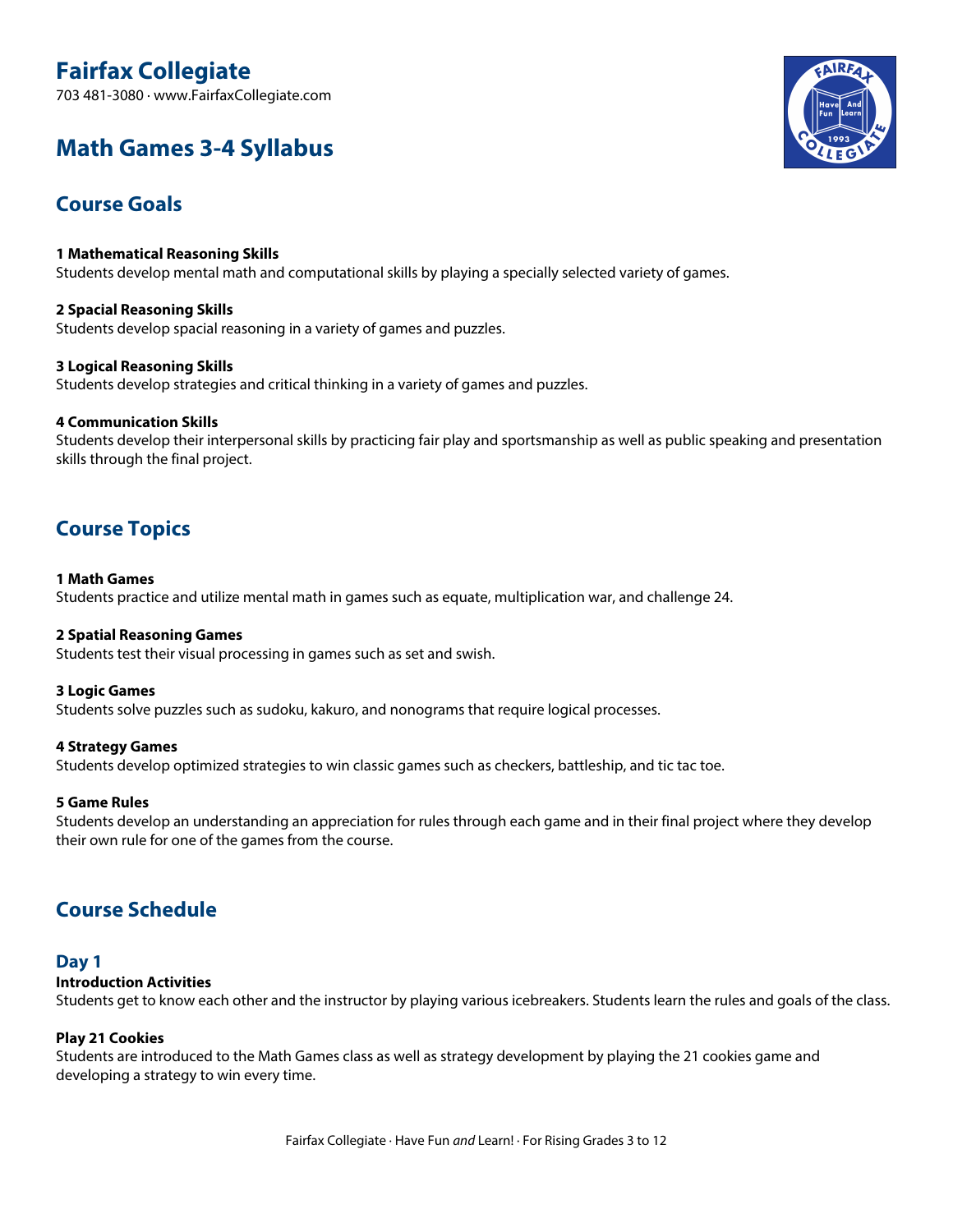#### **Play Swish & Set**

Students play the spatial reasoning games Swish and Set and then reflect on the patterns and strategies shown in the games.

### **Day 2**

#### **Play Equate**

Students learn the rules of Equate and play Equate in groups of about four and complete the strategy reflections on Equate.

#### **Play Connect 4**

Students learn the rules of Connect 4 , play Connect 4, and reflect on the strategy questions for Connect 4.

#### **Learn and Complete Sudokus**

Students learn the rules of Sudoku and will complete some on their own.

#### **Play Mastermind**

Students will learn the rules of Mastermind (specifically how to play it with just pencil/paper), play Mastermind , and reflect on the strategy questions.

#### **Day 3**

#### **Play Challenge 24**

Students learn the rules of Challenge 24, play in groups, and reflect on the strategy questions for Challenge 24.

#### **Play UNO**

Students learn the rules of UNO, play UNO, and reflect on the strategy questions for UNO.

#### **Play Checkers**

Students learn the rules of Checkers, play Checkers, and reflect on the strategy questions for Checkers.

#### **Play Tic Tac Toe**

Students learn the rules of Tic Tac Toe, play Tic Tac Toe, and reflect on the strategy guide for Tic Tac Toe.

#### **Day 4**

#### **Learn and Complete Kakuro**

Students learn the rules of Kakuro and complete some on their own.

#### **Play Skunk**

Students learn the rules of Skunk and play Skunk together as a class. Discussions about the best strategy will occur as a class.

#### **Play Multiplication or Addition War**

Students learn the rules of Multiplication or Addition War and play with a partner.

#### **Play Battleship**

Students learn the rules of Battleship, play Battleship, and reflect on the strategy questions for Battleship.

#### **Introduce Rule Change Project**

Students learn about the project they will complete over the course of the second week.

#### **Day 5 Play Math Dice**

Students learn the rules of Math Dice and then play it.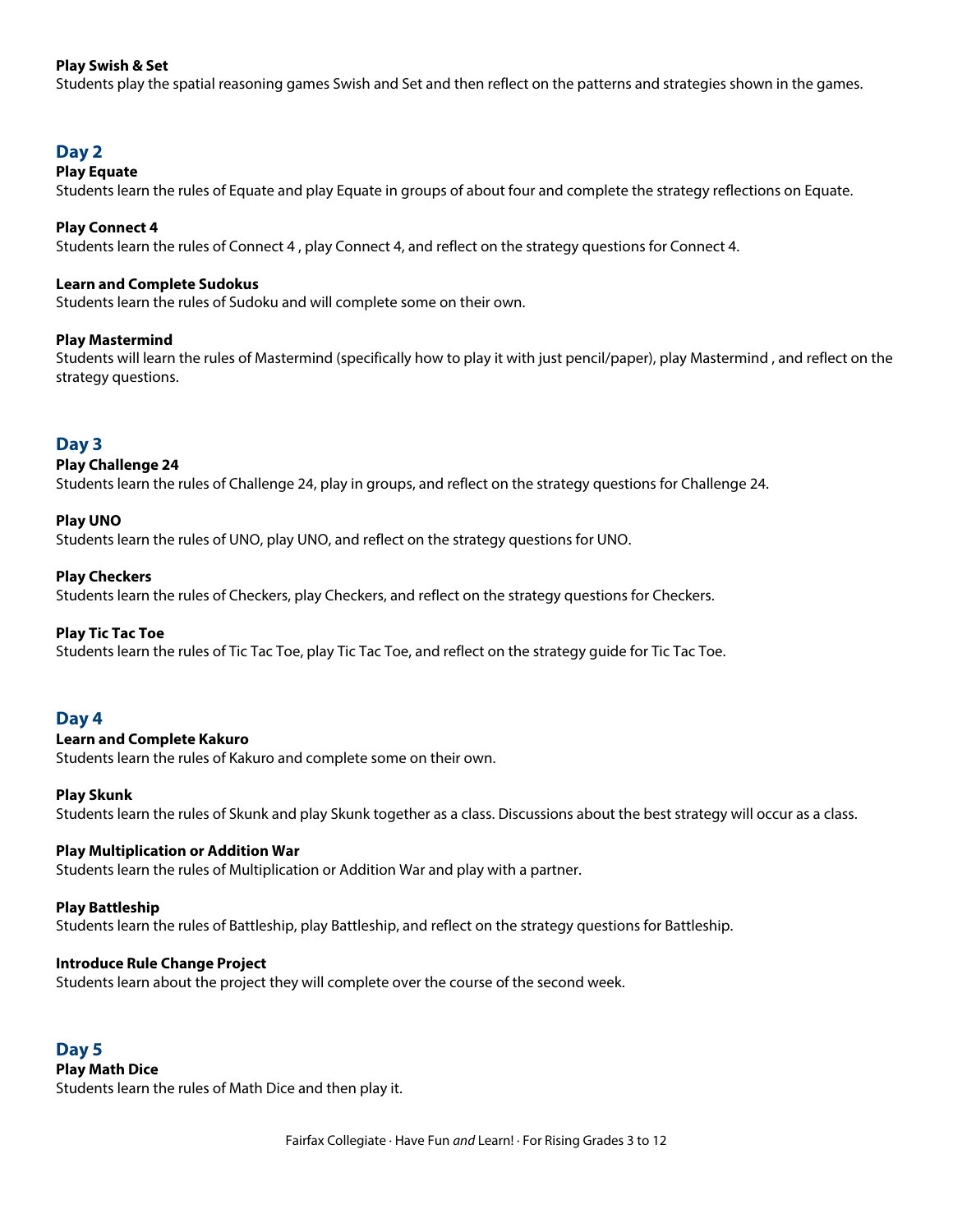#### **Play Krypto**

Students learn the rules of Krypto and play it.

# **Rule Change Project**

Students work on their rule change project.

# **Test and Revise Game Play Strategies**

Students continue to play and explore the games they have learned throughout the course.

### **Day 6**

**Play Speed** Students learn the rules of Speed and play it.

#### **Play President**

Students learn the rules of President and play President as a class or two groups, depending on class size). Students complete the strategy questions for President.

#### **Rule Change Project**

Students work on their rule change project.

#### **Test and Revise Game Play Strategies**

Students continue to play and explore the games they have learned throughout the course.

## **Day 7**

**Solve Riddles** Students solve riddles together or as class, or competitively as pairs or small groups.

#### **Learn and Complete Nonograms**

Students learn how to solve nonograms and then complete some individually.

#### **Rule Change Project**

Students work on their rule change project.

#### **Test and Revise Game Play Strategies**

Students continue to play and explore the games they have learned throughout the course.

## **Day 8**

**Test and Revise Game Play Strategies** Students continue to play and explore the games they have learned throughout the course.

#### **Rule Change Project**

Students work on their rule change project.

## **Day 9**

#### **Test and Revise Game Play Strategies**

Students continue to play and explore the games they have learned throughout the course.

#### **Rule Change Project**